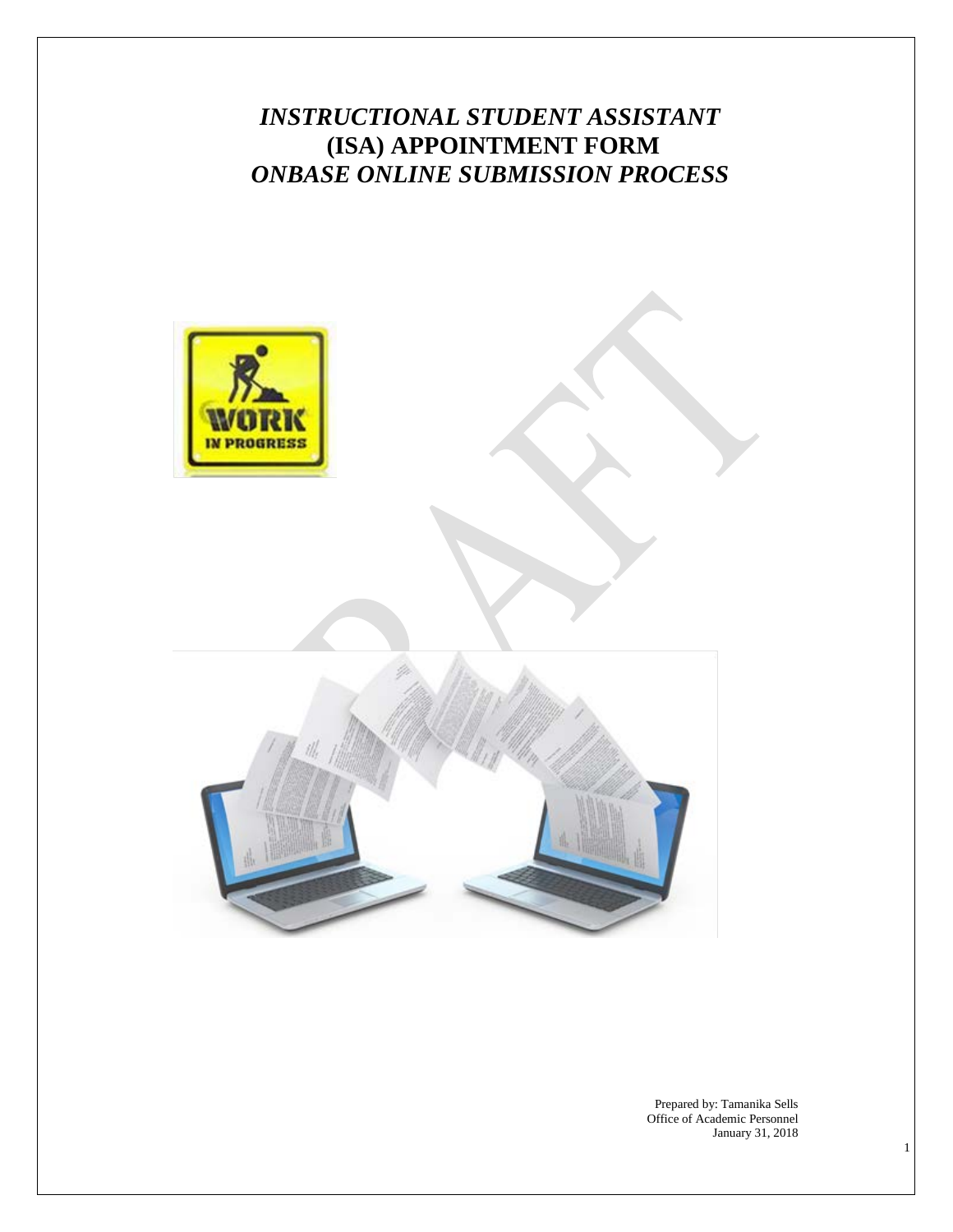# Table of Contents

T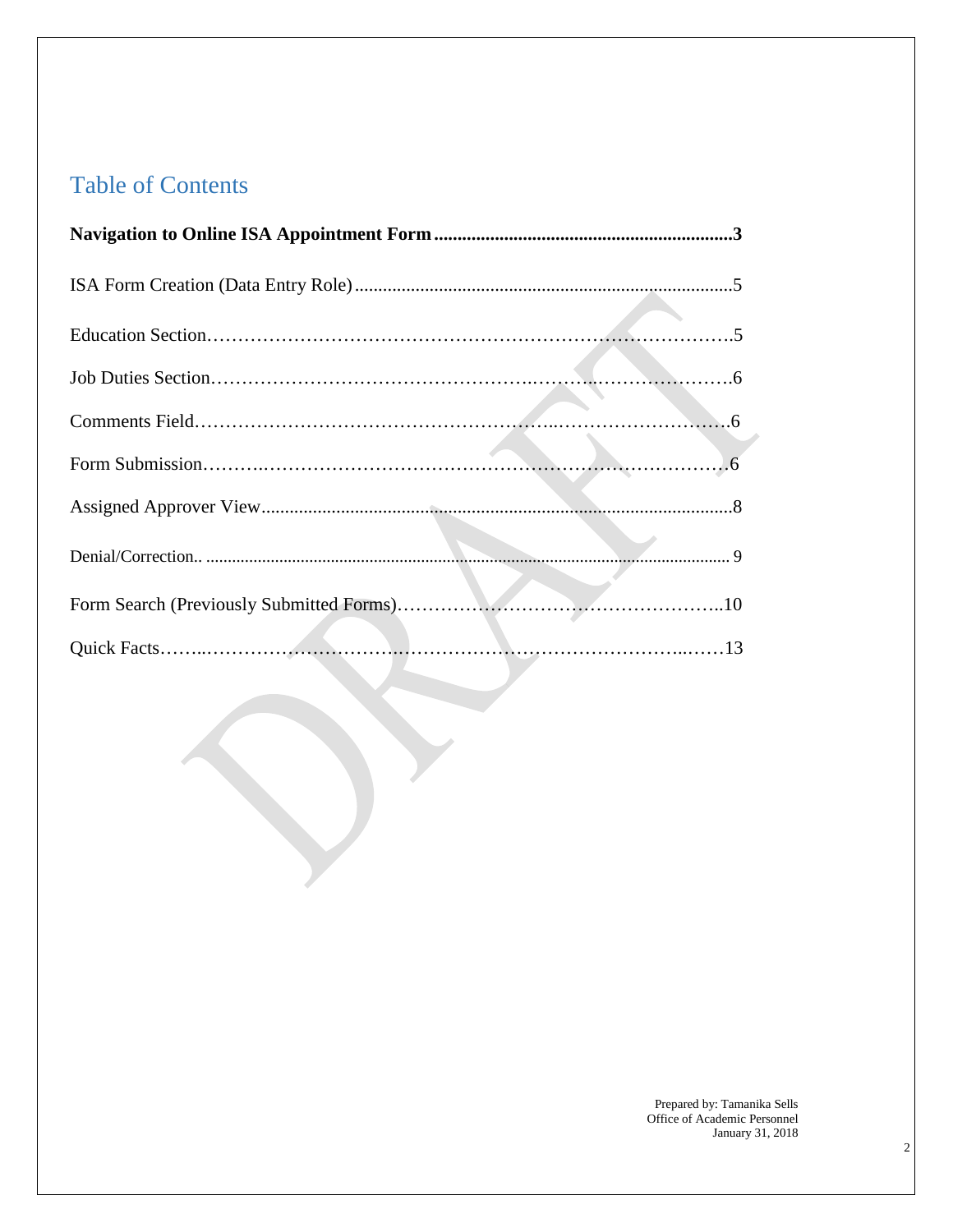# Navigation: <https://www.csusb.edu/academic-personnel>

| Home                                                                                                                                   | Calendars | <b>Faculty Resources</b>                                                                                                                                                                                                                           | <b>Academic Student Employee Resources</b>                                                                                                                                  | Docs & Forms             | <b>RPT</b> | <b>Recruiting</b> |
|----------------------------------------------------------------------------------------------------------------------------------------|-----------|----------------------------------------------------------------------------------------------------------------------------------------------------------------------------------------------------------------------------------------------------|-----------------------------------------------------------------------------------------------------------------------------------------------------------------------------|--------------------------|------------|-------------------|
| <b>Faculty Diversity</b>                                                                                                               |           | Welcome                                                                                                                                                                                                                                            |                                                                                                                                                                             | <b>Quick Links</b>       |            |                   |
| Unit 3 CBA                                                                                                                             |           |                                                                                                                                                                                                                                                    | Welcome to the California State University, San Bernardino office of Academic                                                                                               |                          |            |                   |
| Unit 11 CBA                                                                                                                            |           |                                                                                                                                                                                                                                                    | Personnel. As a division of Academic Affairs, we provide support to the Provost and Vice<br>President of Academic Affairs, Deans, Department Chairs and faculty on academic | <b>Faculty Jobs</b>      |            |                   |
| <b>FAM</b>                                                                                                                             |           |                                                                                                                                                                                                                                                    | personnel matters. Our office provides leadership and oversight of academic policy and                                                                                      | Academic Student Jobs    |            |                   |
| <b>Labor Relations</b>                                                                                                                 |           | plan of the university.                                                                                                                                                                                                                            | procedures in a manner that supports the overall academic goals, mission and strategic                                                                                      | <b>Faculty Diversity</b> |            |                   |
|                                                                                                                                        |           | The Office of Academic Personnel:                                                                                                                                                                                                                  |                                                                                                                                                                             | Dept. Chair List         |            |                   |
| <b>Contact Us</b>                                                                                                                      |           | • Oversees the recruitment, appointment, advancement, and retention of a diverse<br>faculty and academic appointees.                                                                                                                               |                                                                                                                                                                             | EO 1096                  |            |                   |
|                                                                                                                                        |           |                                                                                                                                                                                                                                                    |                                                                                                                                                                             | Q <sub>2</sub> S         |            |                   |
| <b>Academic Personnel</b><br>5500 University Parkway, AD-101<br>San Bernardino, CA 92407<br>Phone - 909-537-5029<br>Fax - 909-537-3188 |           | · Provides administrative support and guidance for all Faculty, Coaches, Librarians,<br>SSPAR's (R03) as well as all Academic Student Employees including Teaching<br>Associates, Graduate Assistants, and Instructional Student Assistants (R11). |                                                                                                                                                                             | New Employee Onboarding  |            |                   |
|                                                                                                                                        |           | recruitment/employment.                                                                                                                                                                                                                            | • Guides and monitors the search for and hiring of academic faculty and<br>compliance with federal and state laws, rules and regulations regarding                          |                          |            |                   |
| academicpersonnel@csusb.edu<br>Dr. J. P. Vicknair                                                                                      |           |                                                                                                                                                                                                                                                    | • Provides compliance and interpretation regarding the Collective Bargaining<br>Agreement (CBA) and the Faculty Administrative Manual (FAM).                                |                          |            |                   |
| Interim Associate Provost of<br>Academic Personnel                                                                                     |           |                                                                                                                                                                                                                                                    | • Manages academic labor matters including grievances and complaints.                                                                                                       |                          |            |                   |
| Phone - 909-537-5029<br>jvicknai@csusb.edu                                                                                             |           | effectively in a diverse environment.                                                                                                                                                                                                              | . Facilitates the education and training of University faculty on how to work                                                                                               |                          |            |                   |
|                                                                                                                                        |           | resignations, etc.                                                                                                                                                                                                                                 | · Executes administrative processing for hires/rehires, promotions, salary<br>adjustments, faculty leaves, Faculty Early Retirement Program (FERP),                         |                          |            |                   |
|                                                                                                                                        |           | resources on this website to help you succeed here at CSUSB.                                                                                                                                                                                       | Our goal is to provide you with service excellence and the necessary support and<br>guidance for faculty related affairs. We hope you will find the needed tools and        |                          |            |                   |
| Н.                                                                                                                                     |           |                                                                                                                                                                                                                                                    |                                                                                                                                                                             |                          |            |                   |
|                                                                                                                                        |           |                                                                                                                                                                                                                                                    |                                                                                                                                                                             |                          |            |                   |

| ISA Appointment Form &<br>Instructions |  |
|----------------------------------------|--|
| Unit 11 CBA                            |  |
| <b>ASF Forms</b>                       |  |
| <b>Job Opportunities</b>               |  |

#### **Contact Us**

**Academic Personnel** 5500 University Parkway, AD-101<br>San Bernardino, CA 92407 Phone - 909-537-5029 Fax - 909-537-3188 emicpersonnel@csusb.edu aca

Dr. J. P. Vicknair Interim Associate Provost of Academic Personnel Phone - 909-537-5029 jvicknai@csusb.edu

# **Unit 11 Academic Student Employment Resources**

#### **Student Employment at CSUSB**

Multiple employment opportunities are available for CSUSB students all over campus.

All student employment positions are at will positions.

Student Assistants: This on-campus work program offers students the chance to explore and develop career related skills and gain professional experience. Anyone who is currently registered as a student at CSUSB and is in good academic standing may be eligible to work as a Student Assistant.

Federal Work Study: Federal-work study is a federally funded financial aid program. It<br>increases available part-time employment for students who need financial assistance while giving them the opportunity to gain practical work experience. Those who wish to work in the work-study program must be approved by the Financial Aid Office prior to<br>being hired. For more information, please contact the Financial Aid Office.

 ${\sf Instructional\, Student\,Assistants\,}/$   ${\sf Graduate\,Assistants\,}/$   ${\sf Teaching\,Asociates:}$ Students who are hired as Instructional Student Assistants (ISA), Graduate Assistants (GA), or Teaching Associates (TA) assist a professor with his/her class load through  $\label{thm:main} \vspace{-2mm} \vspace{-2mm} \begin{minipage}[c]{0.9\linewidth} \textbf{m} is cell are used as a conducting research, teaching, facilitating group discussions, grading papers, or tutorials. For more information, look at the Unit 11 CBA. \end{minipage}$ 

#### **Unit 11 Quick Links**

| <b>Human Resources</b>   |
|--------------------------|
|                          |
| <b>Payroll Depatment</b> |
|                          |
| <b>Autoworkers Union</b> |
|                          |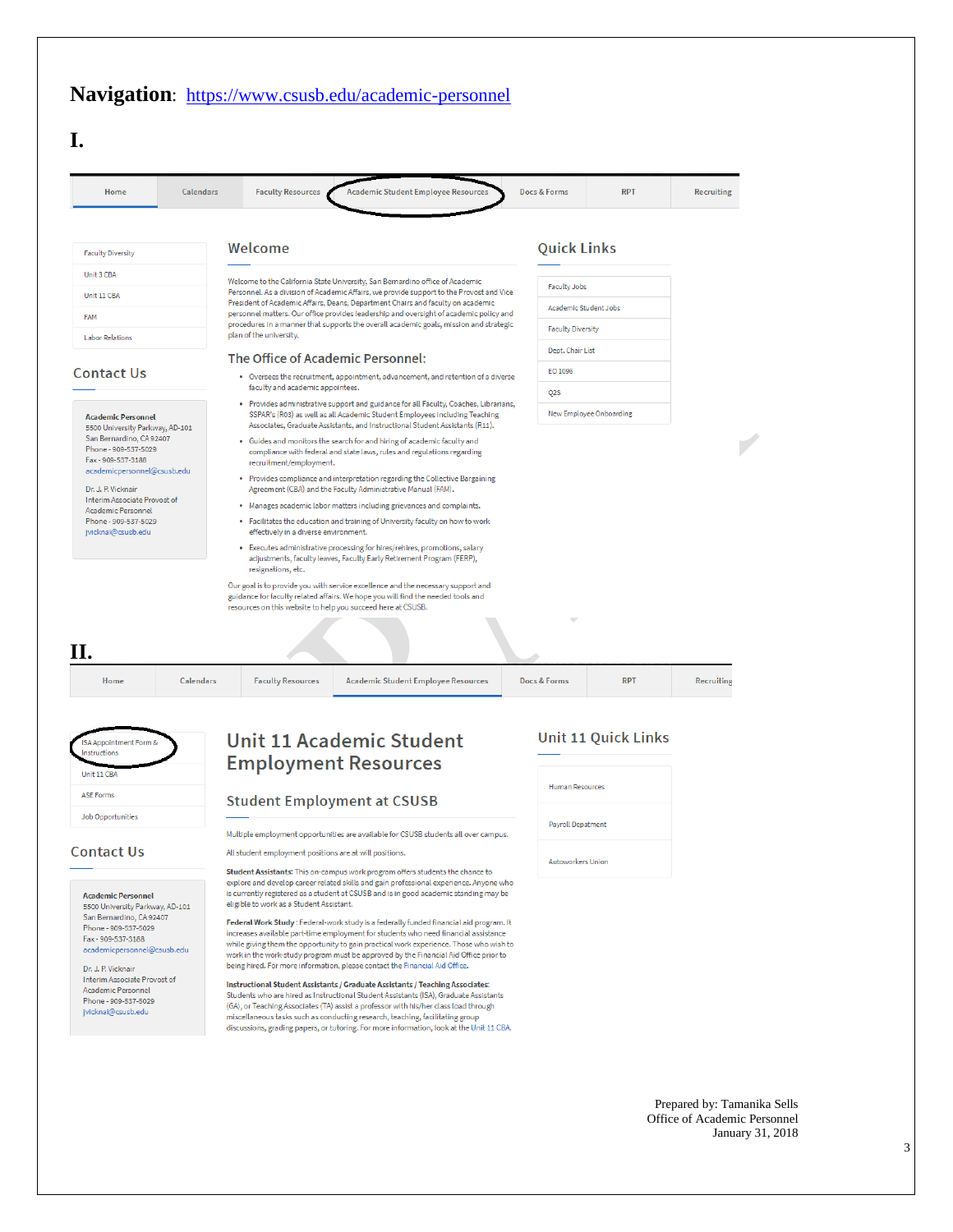

# **IV.**

Log in using your PeopleSoft credentials. The Username and Password you use to log in to the "MyCoyote Portal".

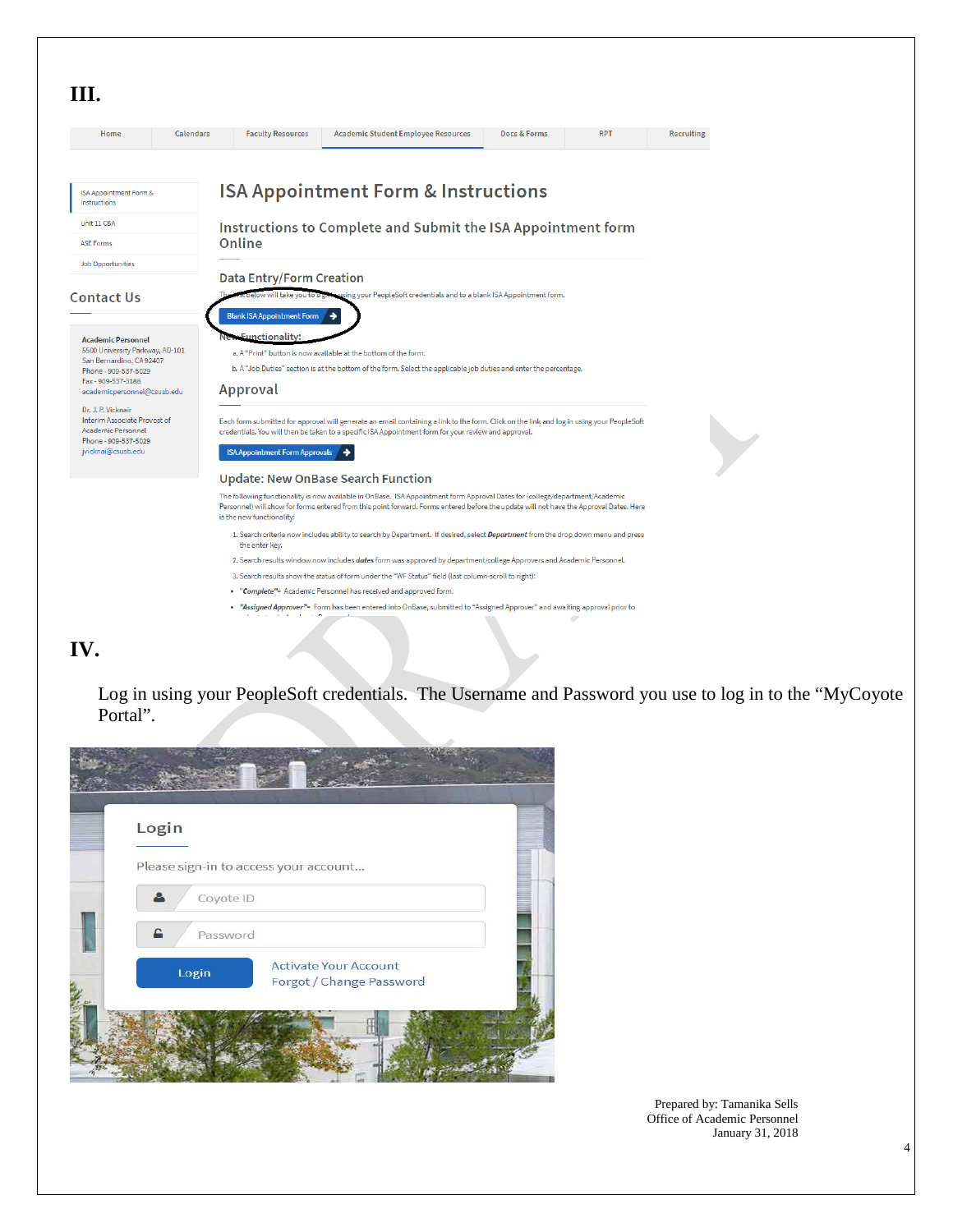#### **1) Completing Online ISA Appointment Form:**

Enter the student's Employee ID in the "EMPLID" field and press the "Tab" key. The student's First and Last Name will populate in the corresponding fields. Verify the information is correct. If the employee is not in PeopleSoft, their name will not populate in OnBase.

| <b>Instructional Student Assistant Appointment Form</b>            |                                                                                                                                                                                                                                      |              |                       |           |                         |
|--------------------------------------------------------------------|--------------------------------------------------------------------------------------------------------------------------------------------------------------------------------------------------------------------------------------|--------------|-----------------------|-----------|-------------------------|
| STUDENT MARGAREATION                                               |                                                                                                                                                                                                                                      |              |                       |           |                         |
| Middle Initial<br>lirst Name*<br><b>EMPLID*</b>                    | <b>Record Number</b><br>Last Name*                                                                                                                                                                                                   |              |                       |           |                         |
|                                                                    |                                                                                                                                                                                                                                      |              |                       |           |                         |
| Degree / Some College*<br>$\left\lfloor \frac{1}{2} \right\rfloor$ |                                                                                                                                                                                                                                      |              |                       |           |                         |
| <b>APPOINTMENT INFORMATION</b>                                     |                                                                                                                                                                                                                                      |              |                       |           |                         |
| Colleges / Other Areas *<br>к.                                     | Department*<br><b>IV</b>                                                                                                                                                                                                             | $\mathbf{v}$ | Classification*       |           | $\overline{\mathbf{r}}$ |
| Nature of Appointment*<br>$\mathbf{r}$                             | <b>Sridge Appointment*</b><br>$\blacktriangledown$                                                                                                                                                                                   |              | <b>Effective Date</b> | End Date* |                         |
| Hourly Rate (\$)*                                                  | Hours Per Week*                                                                                                                                                                                                                      |              | Position Number*      |           |                         |
| Approver Name*<br>$\mathbf{r}$                                     | Approver Email *                                                                                                                                                                                                                     |              | Weighted Units*       |           |                         |
| <b>Job Duties</b><br>Job Duties                                    | ISA Job Duties % *                                                                                                                                                                                                                   |              |                       |           | Add                     |
| <b>COMMENTS</b>                                                    |                                                                                                                                                                                                                                      |              |                       |           |                         |
|                                                                    |                                                                                                                                                                                                                                      |              |                       |           |                         |
|                                                                    | <u>and the company of the company of the company of the company of the company of the company of the company of the company of the company of the company of the company of the company of the company of the company of the com</u> |              |                       |           |                         |

# **2) Education Section:**

Select one of the two options from the drop down menu:

- **a) Some College:** Indicates the student is enrolled in a degree program but has not yet completed/obtained degree.
- **b) Degree:** Indicates the student has completed a degree. When this is selected a row of fields will appear under the **Education** section named *Degree Information*.

**Degree Information -** This section contains free form text fields allowing the following information to be entered in the corresponding fields:

- **- Degree**
- **- Institution**
- **- Year**
- **- Major**
- **Multiple Degrees**: Click the "Add" button and additional Degree Information rows will be added to the form.

| Education<br>Degree / Some College |              |        |                                                             |        |
|------------------------------------|--------------|--------|-------------------------------------------------------------|--------|
| Degree Information                 |              |        |                                                             |        |
| Degree <sup>+</sup>                | nstitution * | Year * | Major *                                                     |        |
|                                    |              |        |                                                             | Remove |
|                                    |              |        |                                                             | Remove |
|                                    |              |        | Prepared by: Tamanika Sells<br>Office of Academic Personnel |        |
|                                    |              |        |                                                             |        |
|                                    |              |        | January 31, 2018                                            |        |
|                                    |              |        |                                                             |        |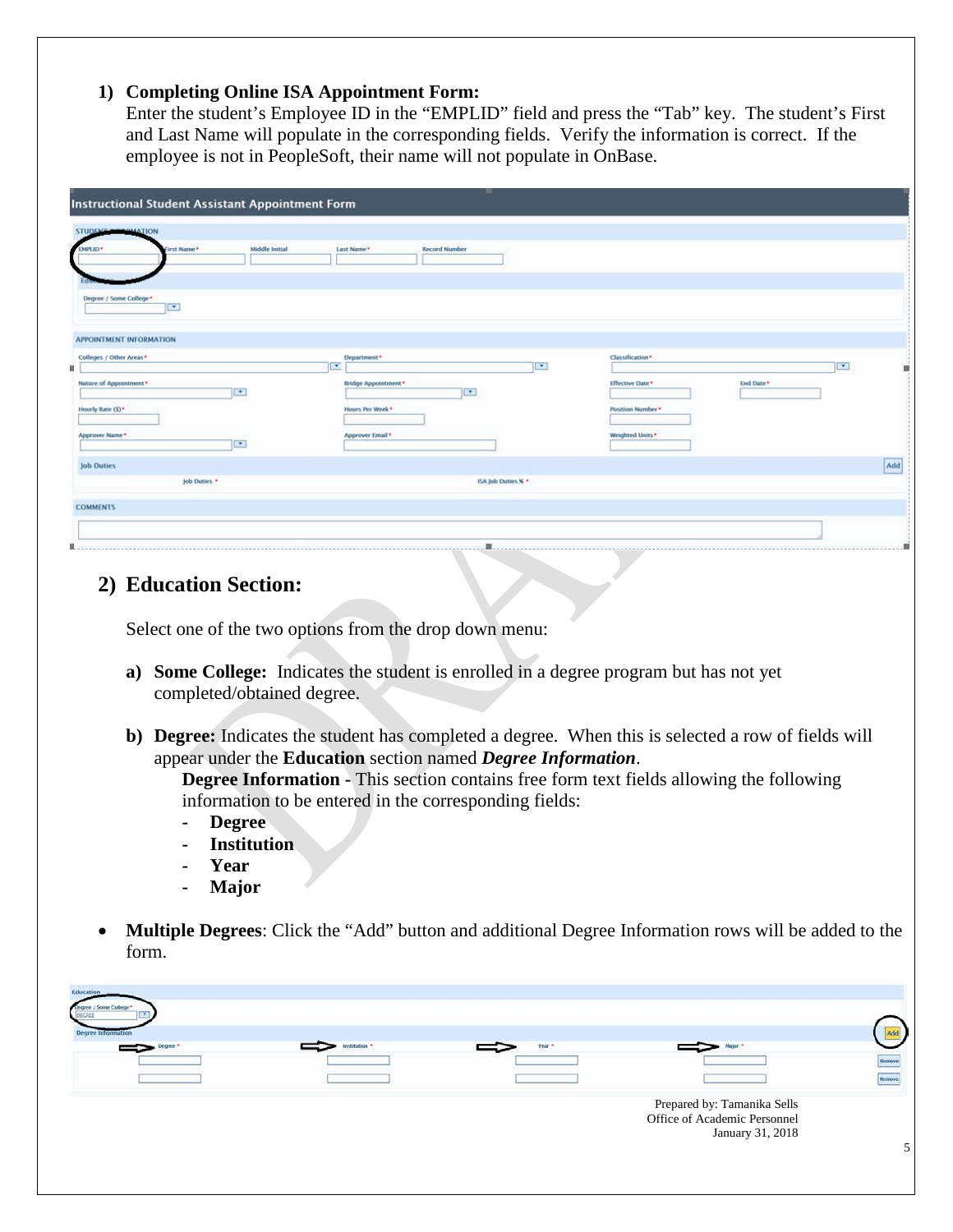# **3) Job Duties Section:**

This section must be completed to show the percentage of job duties categories the student will be assigned. If additional rows are needed, click on the *"ADD"* button and another section will appear allowing the type of duties to be selected from a drop down menu.

- a) **Job Duties**: Select the type of job duties from the drop down menu.
- b) **ISA Job Duties %:** Type in the percentage of time the student will be assigned per duties type.

For example:

- Clerical 10%
- Technical 10%
- Instructional 80%

The Total percentage must add up to 100%

*Multiple Job Duty Categories*: Click the "Add" button to populate additional Job Duties rows.

| <b>Job Duties</b> | Job Duties                                                                                                            | Add<br>ISA Job Duties % * |
|-------------------|-----------------------------------------------------------------------------------------------------------------------|---------------------------|
|                   | CLERICAL: (E.G., GENERAL OFFICE, PHONES, FILING, ERRANDS, TYPING, PROCESSING SCAN.)                                   | Remove                    |
|                   | INSTRUCTIONAL: (E.G., GRADING, TUTORING, INSTRUCTION)                                                                 | Remove                    |
|                   | =<br>TECHNICAL: (E.G., LABORATORY SET-UP AND TAKEDOWN, REPAIRS AND MAINTENANCE OF EQUIPMENT, ASSISTANCE IN MEDIA OPER | ternow                    |

# **4) Comments Field:**

This field is a free form field that allows you to enter notes. The notes will be saved on the form when it is submitted.

| - |  |  |
|---|--|--|
|   |  |  |
|   |  |  |
|   |  |  |

# **5) Form Submission:**

When the form is complete, it must be "Submitted" to be saved in OnBase and forwarded via workflow to the "Assigned Approver". Once the form is submitted the "Assigned Approver" will receive an email notification that the ISA Appointment form is awaiting their review and approval. The form can also be *Printed* before it is submitted. If the form is submitted first, it can be retrieved via the Search feature.

6) All fields with an asterisk (\*) are required. The form cannot be submitted for approval if any of the fields are blank or highlighted in "red". If this happens, enter or correct the information in the fields hightligted in "red" and press the "Tab" key. Once the system acknowledges the change, you will be able to save and submit the form by clicking the "**Submit**" button.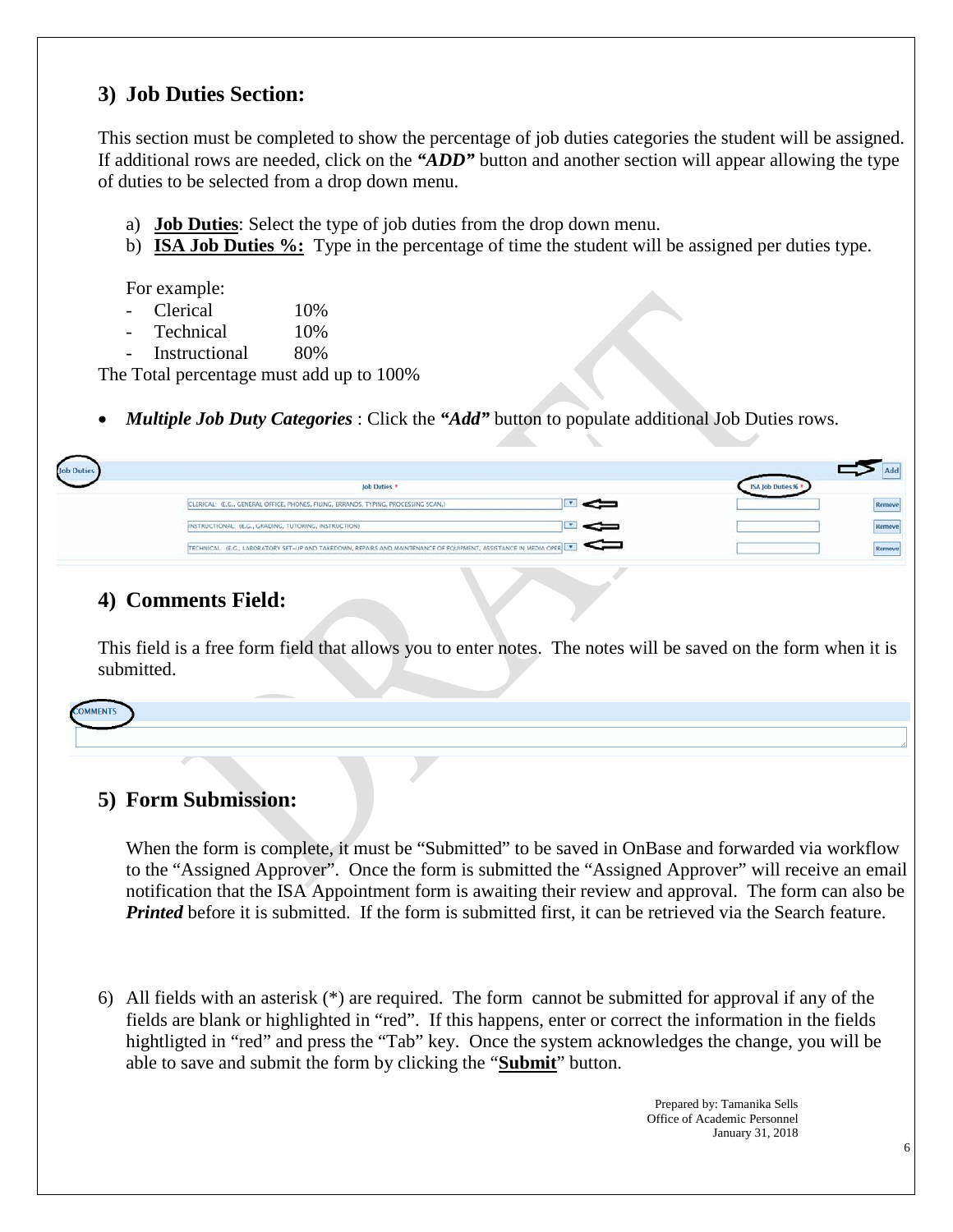| ENPLID*                 | First Name?    | <b>Middle Instial</b>  | Last Name?   | <b>Record Number</b>                                                                                     |                          |                    |                            |
|-------------------------|----------------|------------------------|--------------|----------------------------------------------------------------------------------------------------------|--------------------------|--------------------|----------------------------|
| Education               |                |                        |              |                                                                                                          |                          |                    |                            |
| Degree / Some College*  |                |                        |              |                                                                                                          |                          |                    |                            |
|                         | $\overline{a}$ |                        |              |                                                                                                          |                          |                    |                            |
| APPOINTMENT INFORMATION |                |                        |              |                                                                                                          |                          |                    |                            |
| Colleges / Other Areas* |                |                        |              | Department*                                                                                              | Classification*          |                    |                            |
|                         |                |                        | $\mathbf{L}$ | $\sqrt{2}$                                                                                               |                          | $\mathbf{v}$       |                            |
| Nature of Appointment*  |                | $\left[ \cdot \right]$ |              | <b>Bridge Appointment*</b><br>$\bullet$                                                                  | <b>Effective Date</b> *  | <b>End Date</b> *  |                            |
| Hourty Rate (\$)*       |                |                        |              | Hours Per Week *                                                                                         | Position Number*         |                    |                            |
| Approver Name*          |                |                        |              | Approver Email*                                                                                          | Wrighted Units*          |                    |                            |
|                         |                | $\left  \cdot \right $ |              |                                                                                                          |                          |                    |                            |
| <b>Job Duties</b>       |                |                        |              |                                                                                                          |                          |                    | Add                        |
|                         |                |                        |              | Job Daties                                                                                               |                          | ISA Job Duties N * |                            |
|                         |                |                        |              | CLERICAL: (E.G., CENERAL OFFICE, PHONES, FILING, ERRANDS, TYPING, PROCESSING SCAN.)                      | $\left( \cdot \right)$   |                    |                            |
|                         |                |                        |              | INSTRUCTIONAL: IE.C., GRADING, TUTORING, INSTRUCTION(                                                    | $\overline{\mathcal{F}}$ |                    | Remove<br>Remove<br>Remove |
|                         |                |                        |              | TECHNICAL (E.C., LABORATORY SET-UP AND TAKEDOWN, REPAIRS AND MAINTENANCE OF EQUIPMENT, ASSISTANCE IN [ * |                          |                    |                            |
|                         |                |                        |              |                                                                                                          |                          |                    |                            |
| <b>COMMENTS</b>         |                |                        |              |                                                                                                          |                          |                    |                            |
|                         |                |                        |              |                                                                                                          |                          |                    |                            |
|                         |                |                        |              |                                                                                                          |                          |                    |                            |
| <b>AUTHORIZATION</b>    |                |                        |              |                                                                                                          |                          |                    |                            |
| ⇔                       |                |                        |              |                                                                                                          |                          |                    |                            |

- 7) Once you click "Submit" a message will appear in the lower right corner of the screen confirming submission of the form.
	- An automatic email will be sent to whomever is listed as an "Assigned Approver" for the department or college. The email will notify them that the form has been completed and submitted for approval. It will also contain a link embedded in the email that the "Assigned Approver" can click on and be taken directly to the form:

#### **From: DoNotReply@csusb.edu Subject: An ISA Form for Your Review**

**"An ISA Appointment is awaiting your approval prior to submittal to Academic Personnel for processing. Please click the link below:"**

8) The following message will also appear:



- a) Select *"Yes"* and a new blank ISA Appointment form will be loaded.
- b) Select *"No"* and the Instructional Student Assistant section on the screen will become a blank. At this point you can close the browser page to exit.

Prepared by: Tamanika Sells Office of Academic Personnel January 31, 2018

7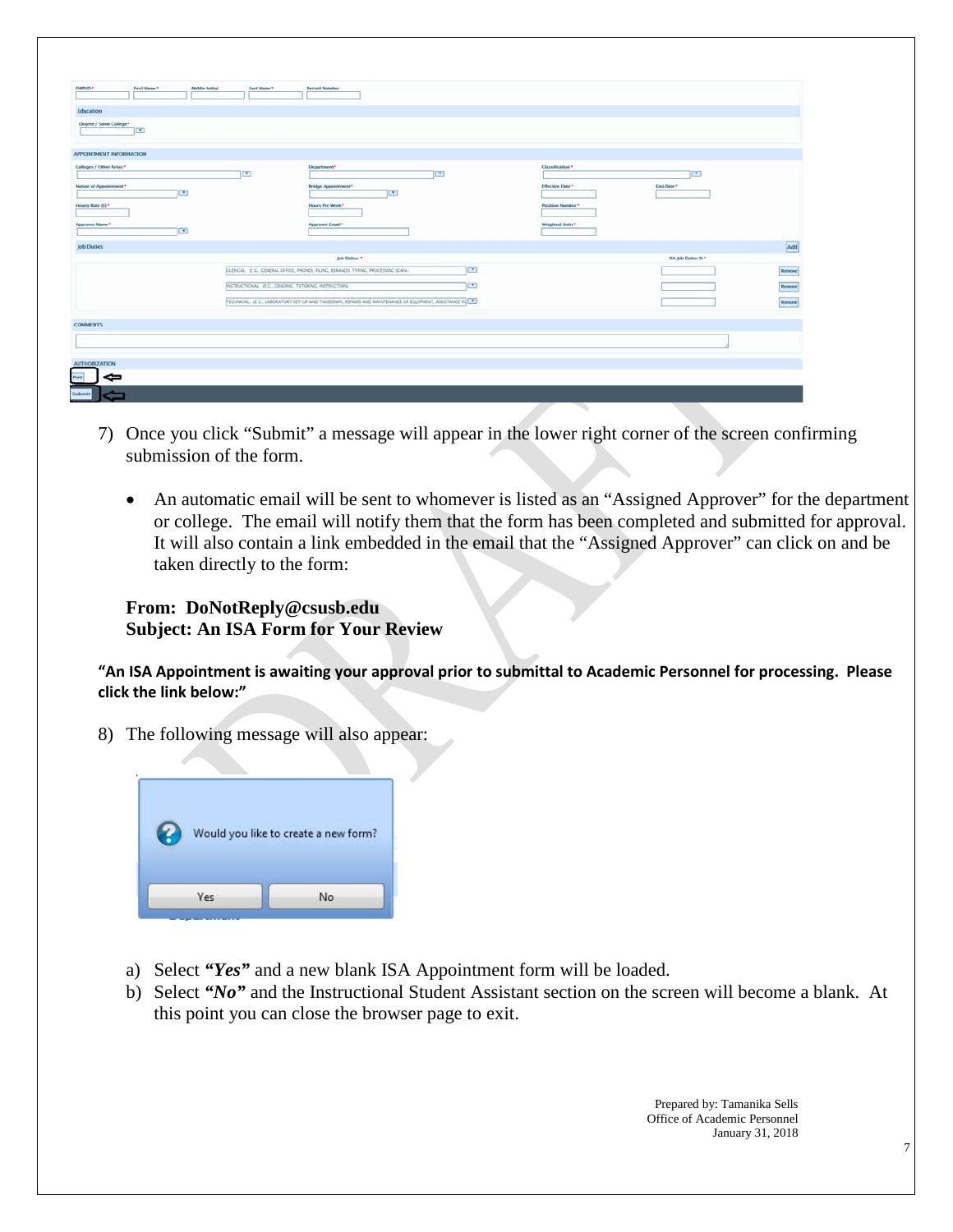## **Assigned Approver View:**

1) When an ISA form has been completed in OnBase and submitted for your approval you will receive an email:

**From: DoNotReply@csusb.edu Subject: An ISA Form for Your Review**

**"An ISA Appointment is awaiting your approval prior to submittal to Academic Personnel for processing. Please click the link below:**

**[https://workflowupgrade.csusb.edu/AppNet/docpop/formpop.aspx?docid=2025979&chksum=d4c4a3b806e8523318](https://workflowupgrade.csusb.edu/AppNet/docpop/formpop.aspx?docid=2025979&chksum=d4c4a3b806e8523318712e6945ec93cad36313eb8fe7877445b13fd8886671eb) [712e6945ec93cad36313eb8fe7877445b13fd8886671eb"](https://workflowupgrade.csusb.edu/AppNet/docpop/formpop.aspx?docid=2025979&chksum=d4c4a3b806e8523318712e6945ec93cad36313eb8fe7877445b13fd8886671eb)**

Clicking on the link will take you directly to the form for you to review and approve. You can also log into OnBase and check your "queue" in the Workflow to work with more than one form at a time.

|                                                           | C Q B Secure   https://horizon.csusb.edu/portal/webclient/index.html#/desktop |                                                                              |                         |           |
|-----------------------------------------------------------|-------------------------------------------------------------------------------|------------------------------------------------------------------------------|-------------------------|-----------|
|                                                           |                                                                               | OnBase 15.0.3.238 (Test System - Not For Production Use) - Internet Explorer |                         | $ -$      |
| <b>OnBase</b><br>I Log out                                | <b>Instructional Student Assistant Appointment Form</b>                       |                                                                              |                         |           |
| 日々の<br><b>Document</b><br><b>C</b> - New Form             | <b>STUDENT INFORMATION</b>                                                    |                                                                              |                         |           |
| Find:<br>Computerized Information Access<br>EE (CIA) Form | EMPLID <sup>+</sup><br>Middle Initial<br>First Name*                          | Last Name*<br><b>Record Number</b>                                           |                         |           |
| Instructional Student Assistant<br>Appointment Form       | <b>Education</b>                                                              |                                                                              |                         |           |
| <b>PI Study Abroad Proposal Form</b>                      | Degree / Some College*<br>$\sim$                                              |                                                                              |                         |           |
|                                                           | APPOINTMENT INFORMATION                                                       |                                                                              |                         |           |
|                                                           | Colleges / Other Areas*<br>$\mathbf{v}_i$                                     | Department <sup>*</sup><br>$\mathbf{v}$                                      | Classification*         | $\bullet$ |
|                                                           | Nature of Appointment*                                                        | <b>Iffective Date*</b>                                                       | End Date*               |           |
|                                                           | $\bullet$                                                                     |                                                                              |                         |           |
|                                                           | Hourly Rate (S)*                                                              | Hours Per Week*                                                              | <b>Position Number*</b> |           |
|                                                           | Approver Name*<br>$\overline{\mathbf{v}}$                                     | <b>Approver Email*</b>                                                       | <b>Weighted Units*</b>  |           |
|                                                           | <b>AUTHORIZATION</b>                                                          |                                                                              |                         |           |
|                                                           | <b>Assigned Approver</b>                                                      |                                                                              |                         |           |
|                                                           | Approve / Deny<br>$\mathbf{r}$                                                |                                                                              |                         |           |
|                                                           | Sign and Date                                                                 |                                                                              |                         |           |

- 2) Review the form to ensure the information listed below is correct, for example:
	- Employee ID Number
	- Effective Dates
	- Nature of Appointment
	- **Department**
	- Classification
	- Hourly Rate
	- Hours Per Week
	- Position Number
- 3) If all is correct , you will go to the "Authorization" section and click on the drop down menu and select "Approve" and "Sign and Date". Doing so will populate your name and the date of the action.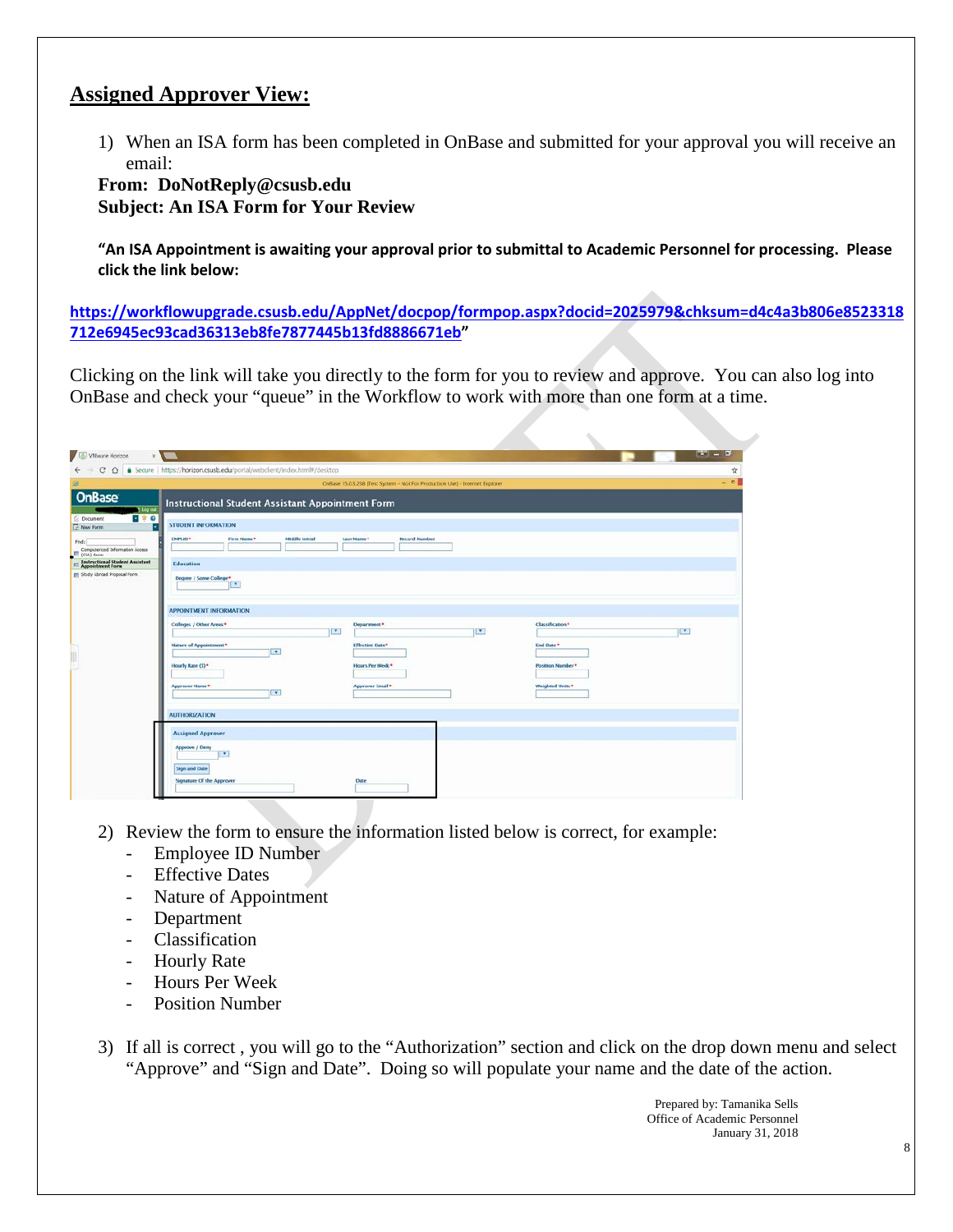| <b>Common</b>                                                                        | $\overline{\phantom{a}}$ | ▼<br>ŀ<br>$\overline{\phantom{a}}$   | 1150 - INSTRUCTIONAL STUDENT ON-CAMPUS |
|--------------------------------------------------------------------------------------|--------------------------|--------------------------------------|----------------------------------------|
| Nature of Appointment*<br>$\overline{\phantom{a}}$<br>NEW HIRE                       |                          | <b>Effective Date*</b><br>06/21/2017 | End Date*<br>09/12/2017                |
| Hourly Rate (\$)*<br>17.750000                                                       |                          | Hours Per Week*<br>20                | <b>Position Number*</b>                |
| <b>Approver Name*</b><br>$\mathbf{v}$                                                |                          | <b>Approver Email*</b>               | <b>Weighted Units*</b><br>20           |
| <b>AUTHORIZATION</b>                                                                 |                          |                                      |                                        |
| <b>Assigned Approver</b>                                                             |                          |                                      |                                        |
| <b>Approve / Deny</b><br>$\overline{\mathbf{v}}$<br>APPROVE                          |                          |                                      |                                        |
| <b>Sign and Date</b><br><b>Signature Of the Approver</b><br><b>TEST ISA APPROVER</b> |                          | <b>Date</b><br>08/02/2017            |                                        |

4) After approving and clicking the "Sign and Date" button, the next step is to click on the *"Submit"* button. Changes will be saved changes and the form will be forwarded electronically to Academic Personnel for the final review and approval. If there are no issues, the form will not be returned electronically for correction.

\*\*The form will also be removed from your "queue"\*\*

### **Denial/Correction:**

When a form is returned/denied electronically by Academic Personnel an email will be sent to the Assigned Approver. The email will contain a link to the form.

#### **Form Correction Section Fields:**

- a) **Denial Reasons:** This field lists the reasons for the denial
- b) **Other Denial Reasons:** Reasons not listed in the drop down menu are listed
- c) **Correction Status:** Indicates whether the correction has been made. Select "Completed" from the drop down menu after correction is made before resubmittal to Academic Personnel.

| <b>EMPLID*</b><br>First Name*                           | Middle Initial | Last Name*                            | <b>Record Number</b> |              |                                        |              |
|---------------------------------------------------------|----------------|---------------------------------------|----------------------|--------------|----------------------------------------|--------------|
| Education                                               |                |                                       |                      |              |                                        |              |
| Degree / Some College*<br><b>IX</b><br>SOME COLLEGE     |                |                                       |                      |              |                                        |              |
|                                                         |                |                                       |                      |              |                                        |              |
| APPOINTMENT INFORMATION                                 |                |                                       |                      |              |                                        |              |
| Colleges / Other Areas *                                |                | Department *                          |                      |              | Classification *                       |              |
|                                                         |                | $\mathbf v$                           |                      | $\mathbf{v}$ | 1150 - INSTRUCTIONAL STUDENT ON-CAMPUS | $\mathbf{v}$ |
| Nature of Appointment*<br><b>CONCURRENT APPOINTMENT</b> | $\mathbf{r}$   | <b>Effective Date *</b><br>04/10/2017 |                      |              | End Date*<br>06/20/2017                |              |
| Hourly Rate (\$)*                                       |                | Hours Per Week*                       |                      |              | <b>Position Number*</b>                |              |
| 13.000000                                               |                | 10                                    |                      |              |                                        |              |
| <b>Approver Name*</b>                                   |                | <b>Approver Email*</b>                |                      |              | Weighted Units*                        |              |
|                                                         | $\mathbf{v}$   |                                       |                      |              | 14                                     |              |
| <b>FORM CORRECTION</b>                                  |                |                                       |                      |              |                                        |              |
|                                                         |                |                                       |                      |              |                                        |              |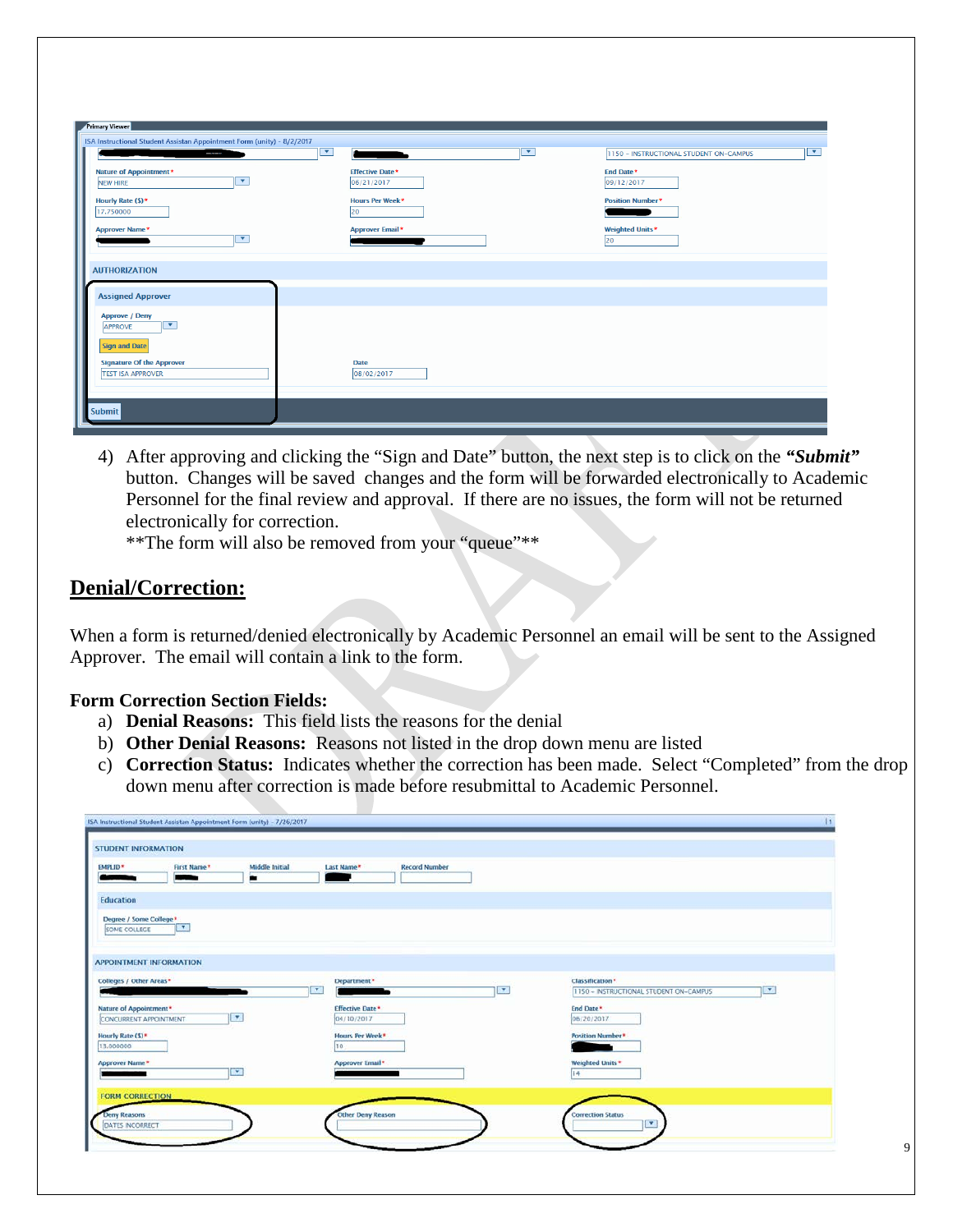#### **FORM SEARCH:** LOCATION OF ISA FORM SEARCH PAGE:

**Form Search:**

[https://www.csusb.edu/academic-personnel/academic-student-employee-resources/isa](https://www.csusb.edu/academic-personnel/academic-student-employee-resources/isa-appointment-form-instructions)[appointment-form-instructions](https://www.csusb.edu/academic-personnel/academic-student-employee-resources/isa-appointment-form-instructions)

The following functionality is now available in OnBase. ISA Appointment form Approval Dates for (college/department/Academic Personnel) will show for forms entered from this point forward. Forms entered before the update will not have the Approval Dates. Here is the new functionality:

- 1) Search criteria now includes ability to search by Department. If desired, select *Department* from the drop down menu and press the enter key.
- 2) Search results window now includes *dates* form was approved by department/college Approvers and Academic Personnel.
- 3) Search results show the status of form under the "WF Status" field (last column-scroll to right):
	- **a) "Complete"**: Academic Personnel has received and approved the form.
	- **b) "Assigned Approver"**: Form has been entered into OnBase, submitted to the "Assigned Approver" and awaiting approval prior to submission to Academic Personnel.
	- **c) "Assigned Academic Personnel Review"**: Form approved by department/college Assigned Approver and awaiting Academic Personnel approval.

| Home                                              | Calendars | <b>Faculty Resources</b>                                                                                           | <b>Academic Student Employee Resources</b>                                                                                                                                                                                                                             | Docs & Forms | <b>RPT</b> |  |  |  |  |  |
|---------------------------------------------------|-----------|--------------------------------------------------------------------------------------------------------------------|------------------------------------------------------------------------------------------------------------------------------------------------------------------------------------------------------------------------------------------------------------------------|--------------|------------|--|--|--|--|--|
|                                                   |           |                                                                                                                    |                                                                                                                                                                                                                                                                        |              |            |  |  |  |  |  |
| ISA Appointment Form &<br>Instructions            |           |                                                                                                                    | <b>ISA Appointment Form &amp; Instructions</b>                                                                                                                                                                                                                         |              |            |  |  |  |  |  |
| Unit 11 CBA                                       |           |                                                                                                                    | Instructions to Complete and Submit the ISA Appointment form                                                                                                                                                                                                           |              |            |  |  |  |  |  |
| <b>ASE Forms</b>                                  |           | Online                                                                                                             |                                                                                                                                                                                                                                                                        |              |            |  |  |  |  |  |
| <b>Job Opportunities</b>                          |           |                                                                                                                    |                                                                                                                                                                                                                                                                        |              |            |  |  |  |  |  |
|                                                   |           | <b>Data Entry/Form Creation</b>                                                                                    |                                                                                                                                                                                                                                                                        |              |            |  |  |  |  |  |
| <b>Contact Us</b>                                 |           |                                                                                                                    | The link below will take you to sign in using your PeopleSoft credentials and to a blank ISA Appointment form.                                                                                                                                                         |              |            |  |  |  |  |  |
|                                                   |           | <b>Blank ISA Appointment Form</b>                                                                                  |                                                                                                                                                                                                                                                                        |              |            |  |  |  |  |  |
| <b>Academic Personnel</b>                         |           | <b>New Functionality:</b>                                                                                          |                                                                                                                                                                                                                                                                        |              |            |  |  |  |  |  |
| 5500 University Parkway, AD-101                   |           | a. A "Print" button is now available at the bottom of the form.                                                    |                                                                                                                                                                                                                                                                        |              |            |  |  |  |  |  |
| San Bernardino, CA 92407<br>Phone - 909-537-5029  |           | b. A "Job Duties" section is at the bottom of the form. Select the applicable job duties and enter the percentage. |                                                                                                                                                                                                                                                                        |              |            |  |  |  |  |  |
| Fax - 909-537-3188<br>academicpersonnel@csusb.edu |           | Approval                                                                                                           |                                                                                                                                                                                                                                                                        |              |            |  |  |  |  |  |
| Dr. J. P. Vicknair                                |           |                                                                                                                    |                                                                                                                                                                                                                                                                        |              |            |  |  |  |  |  |
| Interim Associate Provost of                      |           | Each form su                                                                                                       | al will generate an email containing a link to the form. Click on the link and log in using your PeopleSoft                                                                                                                                                            |              |            |  |  |  |  |  |
| Academic Personnel<br>Phone - 909-537-5029        |           | entials. You will then be taken to a sp                                                                            | sific ISA Appointment form for your review and approval.                                                                                                                                                                                                               |              |            |  |  |  |  |  |
| ivicknai@csusb.edu                                |           | <b>ISA Appointment Form Approvals</b>                                                                              |                                                                                                                                                                                                                                                                        |              |            |  |  |  |  |  |
|                                                   |           |                                                                                                                    |                                                                                                                                                                                                                                                                        |              |            |  |  |  |  |  |
|                                                   |           |                                                                                                                    | <b>Update: New OnBase Search Function</b>                                                                                                                                                                                                                              |              |            |  |  |  |  |  |
|                                                   |           | is the new functionality:                                                                                          | The following functionality is now available in OnBase. ISA Appointment form Approval Dates for (college/department/Academic<br>Personnel) will show for forms entered from this point forward. Forms entered before the update will not have the Approval Dates. Here |              |            |  |  |  |  |  |
|                                                   |           | the enter key.                                                                                                     | 1. Search criteria now includes ability to search by Department. If desired, select Department from the drop down menu and press                                                                                                                                       |              |            |  |  |  |  |  |
|                                                   |           |                                                                                                                    | 2. Search results window now includes dates form was approved by department/college Approvers and Academic Personnel.                                                                                                                                                  |              |            |  |  |  |  |  |
|                                                   |           |                                                                                                                    | 3. Search results show the status of form under the "WF Status" field (last column-scroll to right):                                                                                                                                                                   |              |            |  |  |  |  |  |
|                                                   |           | . "Complete"= Academic Personnel has received and approved form.                                                   |                                                                                                                                                                                                                                                                        |              |            |  |  |  |  |  |
|                                                   |           |                                                                                                                    | . "Assigned Approver"= Form has been entered into OnBase, submitted to "Assigned Approver" and awaiting approval prior to                                                                                                                                              |              |            |  |  |  |  |  |
|                                                   |           |                                                                                                                    |                                                                                                                                                                                                                                                                        |              |            |  |  |  |  |  |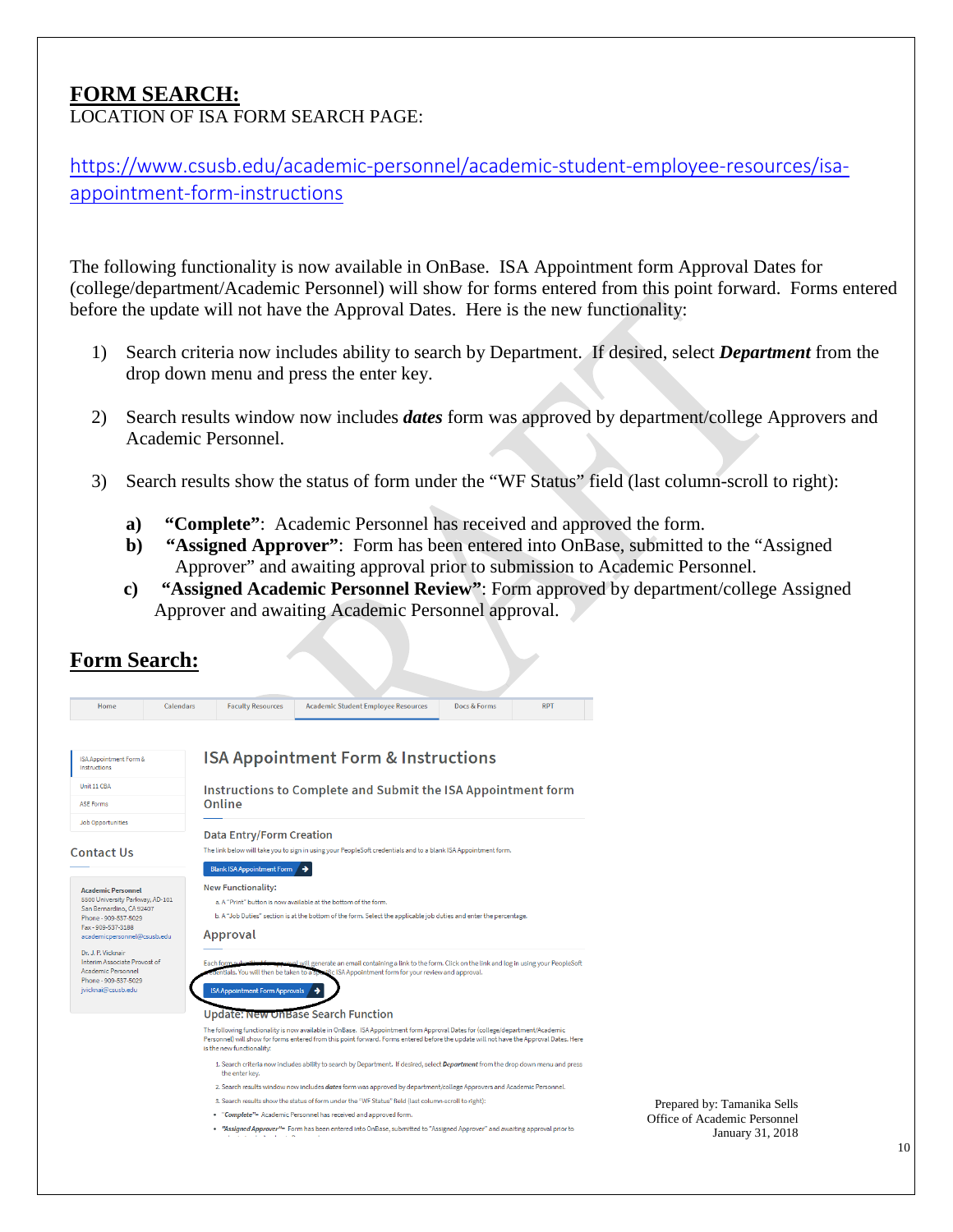



#### **Search Criteria is:**

- a) Form Submission Date and/or Date Range
- b) Employee ID Number
- c) Employee First Name
- d) Employee Last Name
- e) Employee ID Number of Form Creator
- f) Department Name

# **SEARCH RESULTS:**

| Drag a column here to group by.               |  |  |  |  |                                                                                                                                                                                                                                      |  |           |           |  |                                                                                                                                                                                                          |                 |  |  |
|-----------------------------------------------|--|--|--|--|--------------------------------------------------------------------------------------------------------------------------------------------------------------------------------------------------------------------------------------|--|-----------|-----------|--|----------------------------------------------------------------------------------------------------------------------------------------------------------------------------------------------------------|-----------------|--|--|
|                                               |  |  |  |  |                                                                                                                                                                                                                                      |  |           |           |  | Document Date EMPLID First Name Last Name ISA Colleges ISA Department ISA Approver Name ISA Dept Approval Date ISA ACAD PERS Approval Dati ISA Data Entry First Name ISA Data Entry Last Name INF Status |                 |  |  |
|                                               |  |  |  |  | 1/20/2016 <b>19:30:00 19:30:00 19:30:00 19:30:00 19:30:00 19:30:00 19:30:00 19:30:00 19:30:00 19:30:00 19:30:00 19:30:00 19:30:00 19:30:00 19:30:00 19:30:00 19:30:00 19:30:00 19:30:00 19:30:00 19:30:00 19:30:00 19:30:00 19:3</b> |  | 1/29/2018 | 1/29/2018 |  |                                                                                                                                                                                                          |                 |  |  |
| 1/26/2018 <b>Changes Foot Provider (2012)</b> |  |  |  |  |                                                                                                                                                                                                                                      |  | 1/29/2018 | 1/29/2018 |  |                                                                                                                                                                                                          | <b>COMPLETE</b> |  |  |

Search results will display in the above window. Double click the desired name to open the form.

The following fields will show:

- 1) Document Entry Date
- 2) Employee's ID#
- 3) Employee's First Name
- 4) Employee's Last Name
- 5) Hiring College
- 6) Hiring Department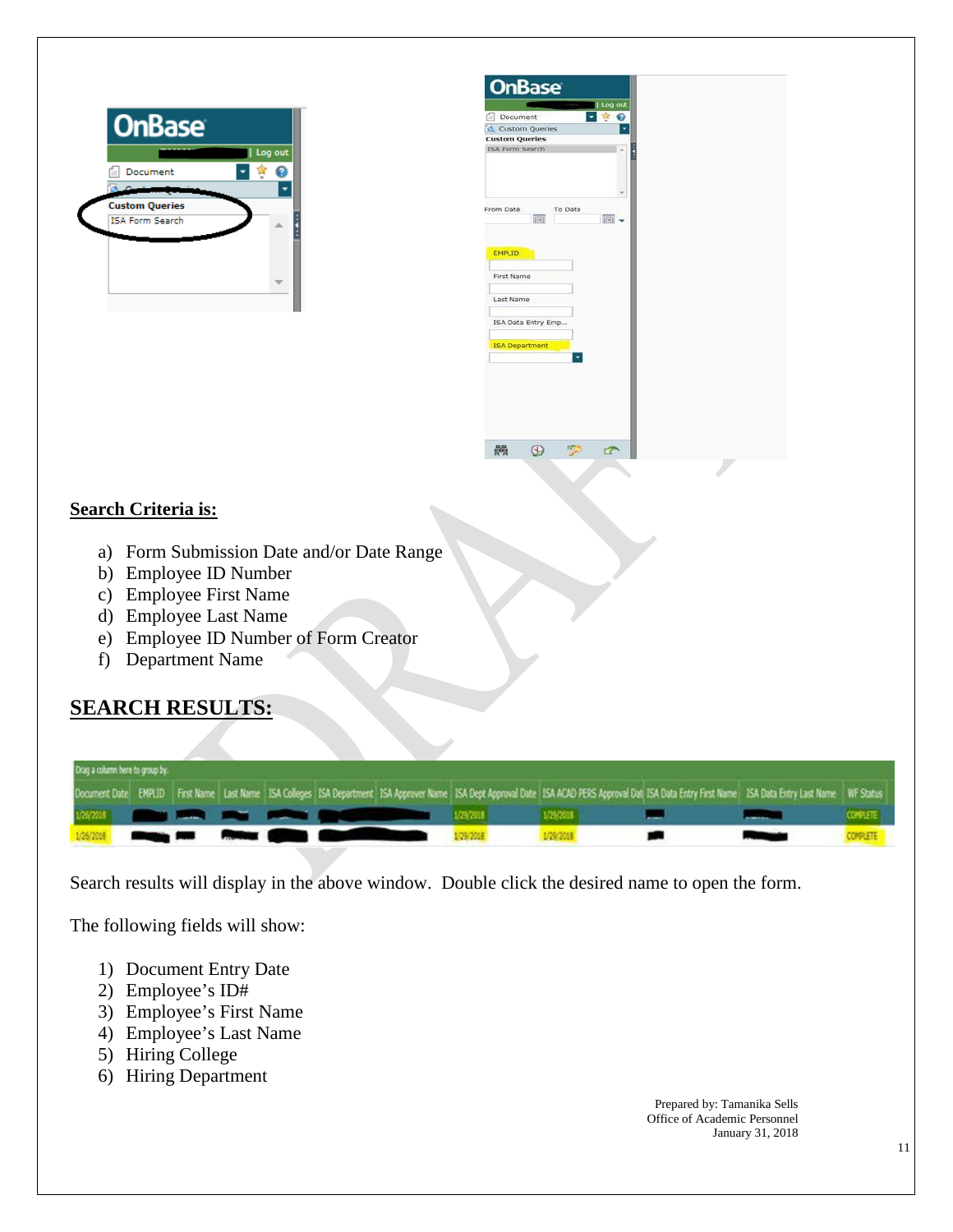- 7) Assigned Approver Name
- 8) Assigned Approver's Approval Date
- 9) Academic Personnel Approval Date
- 10) Form Creator's First Name
- 11) Form Creator's Last Name
- 12) Work Flow Status